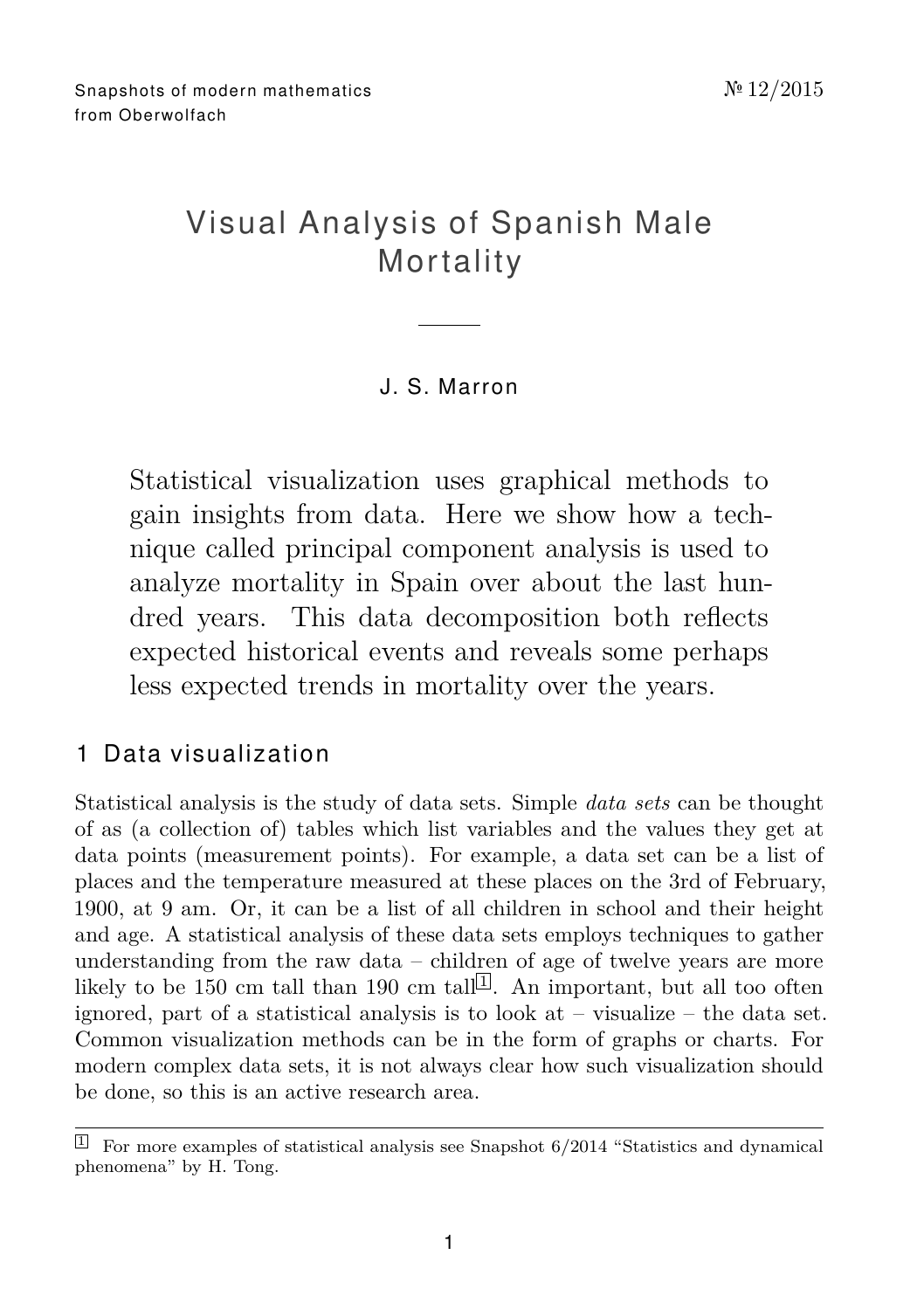

<span id="page-1-0"></span>Figure 1: Raw mortality curves on the left, using mortality on the vertical axis, with standard rotating palate of colors. Log mortality is seen on the right to be the more natural scale, with rainbow color scheme indicating years. Shows overall age effects, plus long term trend towards lower mortality.

In this snapshot we will focus on *curves as data objects*, using the terminology of Object Oriented Data Analysis (OODA) coined by Wang and Marron [\[4\]](#page-6-0). See Marron and Alonso [\[1\]](#page-6-1) for a detailed discussion of this idea, and also for further discussion of the data set studied here.

We will illustrate the main ideas of OODA data visualization using a *mortality* data set. Mortality reflects one's chance of dying, usually at some type of population level (for example, age). This is quantified, for a given group of people in a given time interval, as the fraction of the number who died out of the total number in the group. In our case the time intervals are the calendar years 1908–2002. In each year people are grouped according to ages from 0 to 90, and the mortality ratio is computed. Such a data set, for Spanish males, is studied in Figure [1.](#page-1-0) Each curve in the left panel corresponds to one year (1908–2002) and is a plot of mortality on the vertical axis as a function of age on the horizontal axis. Note that the different curves are distinguished by different colors. Most graphics software offer this as a default. Here the default palate of 7 colors from the Matlab software package was used to generate these graphics.

One limitation of the data view in the left panel is that much of the variation between curves is hard to see. This is because mortality ranges over several orders of magnitude, so it is hard to distinguish small values, especially in the childhood years when all curves appear to be essentially 0. A standard approach to this type of visualization challenge is to plot *logarithms* of the data. A logarithm of a number is the power to which another number (in our case, 10) needs to be taken to get that first number; for example, the logarithm of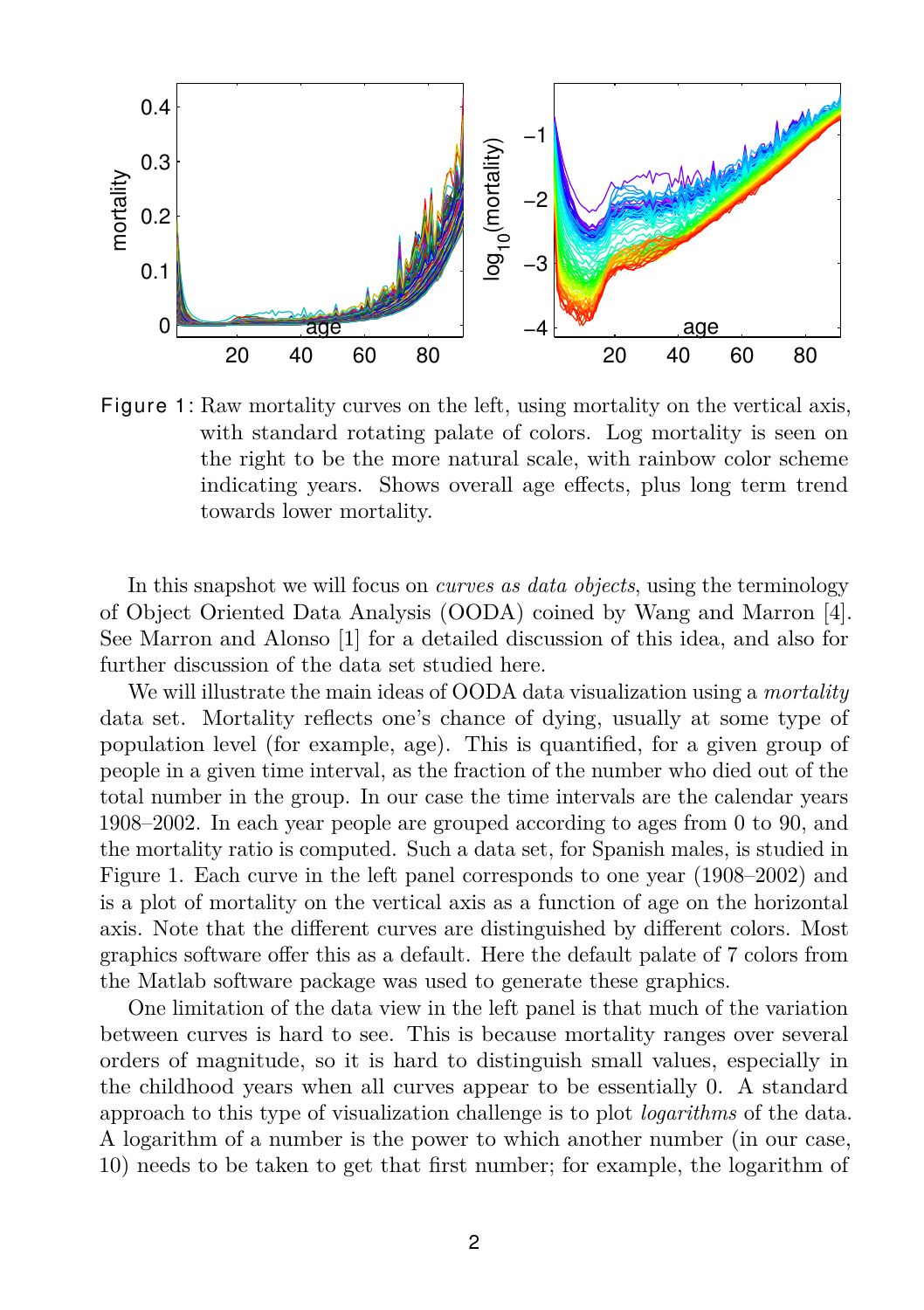100 is 2, as  $10^2 = 100$ . Since the differences between the curves are very small, smaller than 0.1, the logarithms of the death rates and their variations are relatively big (in the sense of absolute value) negative numbers. For example, at a point where the value of one curve was only 0.001 of that of another curve, in the logarithmic scale these two values are three units apart (as  $0.001 = 10^{-3}$ )<sup>[2](#page-2-0)</sup>. Note how on the right panel, plotting the logs (short for logarithms) of the curves, variations at all ages are better revealed.

Another limitation of the mortality plot on the left is that it is hard to understand which year is which. This is overcome in the right panel of Figure [1](#page-1-0) by using a different color scheme. Here a single color cycle is used for the entire time range 1908–2002, with colors following a rainbow color scheme with purple for 1908 through blue, cyan, green, yellow to red for the year 2002. This coloration already shows a clear trend: there has been a steady overall improvement in the mortality of Spanish males over the last century. This is due mostly to improvements in medicine and public health over that time range.

#### 2 Curves as data objects

Until now, the data we analyzed – our data set – was comprised of deathrates, ages and years. We visualized this data as curves in various ways as to better understand it. Let us take a step further, and see if we can glean more information, by regarding the curves themselves as data to be analyzed. Thinking of the curves as a data set, it is natural to think about the center point. The left panel of Figure [2](#page-3-0) shows the curve which is obtained by plotting the mean at every point (along the horizontal axis) of the curves in the right panel of Figure [1.](#page-1-0) Note that this mean curve shows expected human life-cycle patterns. The far left is high because it is dangerous to be an infant. After that mortality drops rapidly through childhood, then gradually grows, as older people have a proportionally higher chance of dying.

A perhaps unexpected feature is a series of small peaks. Note that these peaks are not occurring at random times, and instead are equally spaced. Furthermore, they appear only at decade ages (multiples of 10). This is because these peaks are an artifact of poor record keeping in the earlier part of the time range. In the earlier years, when an older person died, there was sometimes uncertainty as to the precise age, so there was some rounding in the reported age. This is clear from the peak at decade ages, with valleys in both the immediately preceding and following ages.

<span id="page-2-0"></span><sup>&</sup>lt;sup>2</sup> Incidentally, this technique is also very useful when dealing with very large variations of very large positive numbers. By regarding the logarithms of very large quantities we get smaller numbers (we exchange 100 for 3, say), and so get the data into a manageable size; for such a use, see Figure 3 in Snapshot 5/2015 *Chaos and chaotic fluid mixing* by T. Solomon.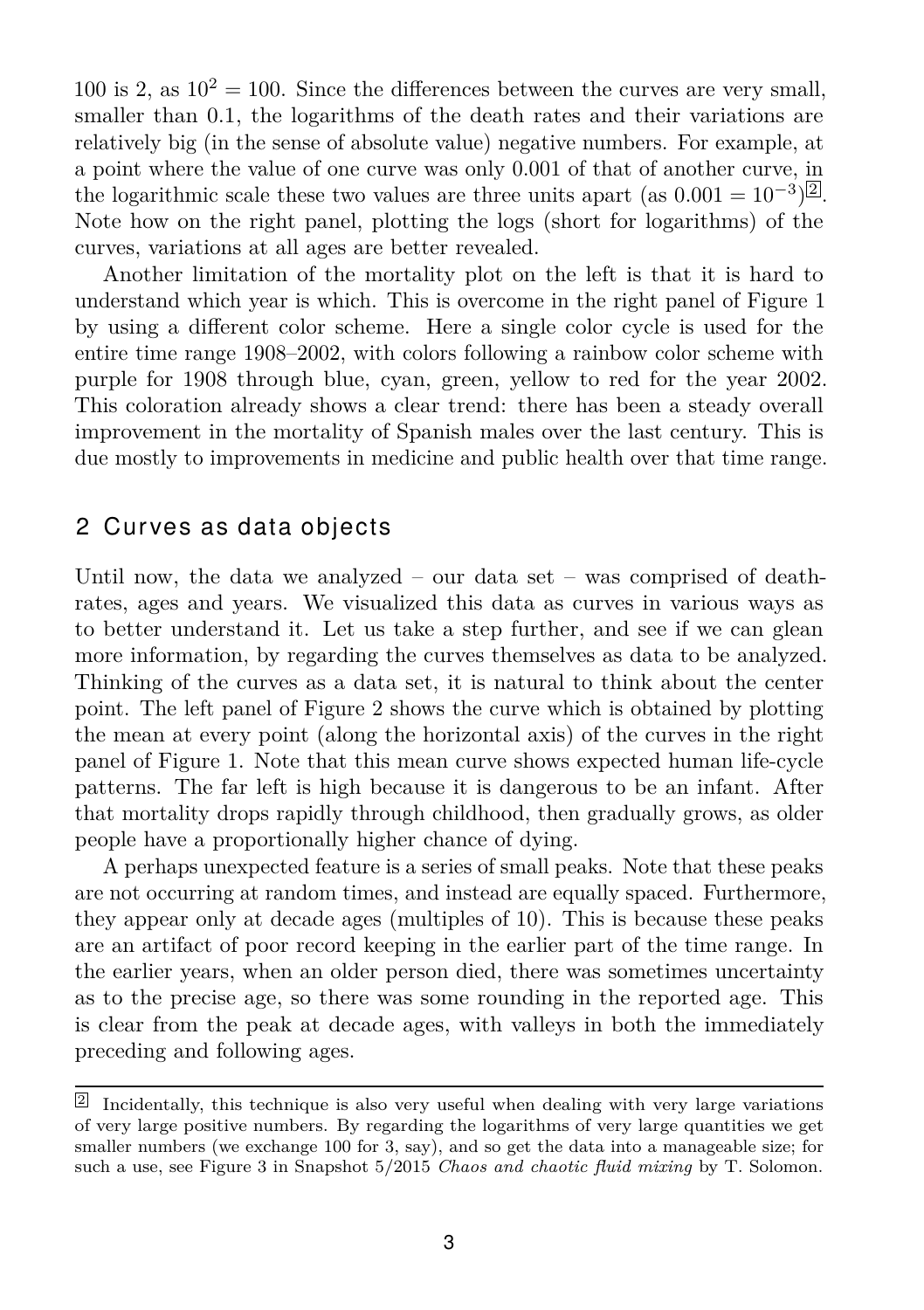

<span id="page-3-0"></span>Figure 2: Mean (center) curve on the left, containing main age effects. Mean residuals on the right showing overall improving mortality and no age effects.

While the mean curve is interesting, additional insights are available from careful consideration of the variation about the mean. A simple view is shown in the right panel of Figure [2,](#page-3-0) which is the *mean residuals*. These curves are just the data curves from the right of Figure [1,](#page-1-0) with the mean in the left of Figure [2](#page-3-0) subtracted. As expected, the overall improvement (drop) in mortality is strongly apparent in these residual curves. Also note that the main age impacts on mortality are essentially missing, showing that these are overall average effects which have not noticeably changed over time.

A more refined view of the data comes in the left-hand panel of Figure [3,](#page-4-0) the *first principal component* (PC1) loading plot. This is a technique to highlight major differences by filtering out lesser ones.

To understand what we do, it is helpful to think of a space of curves. This would be a space with dimensions for all possible variables: one dimension for each age-group. For example, in Figure [1](#page-1-0) we had one dimension for ages and one for mortality, so each point in that (two-dimensional) space represented the mortality at an age-group. Such spaces, where we are interested in the values of points according to different dimensions (called *coordinates*) are called *vector spaces*, and the points in vector spaces are called *vectors*. In our new space each point (vector) will represent an entire mortality curve; that is, each point encodes the mortality at all ages at one year. Now that we have a space of curves, we mark the mean-centered residuals from the right panel of Figure [2](#page-3-0) in this space and find the direction of maximal variance<sup>[[3](#page-3-1)]</sup>. Each data point

<span id="page-3-1"></span><sup>3</sup> Simply put, variance measures how much a data-set is spread out.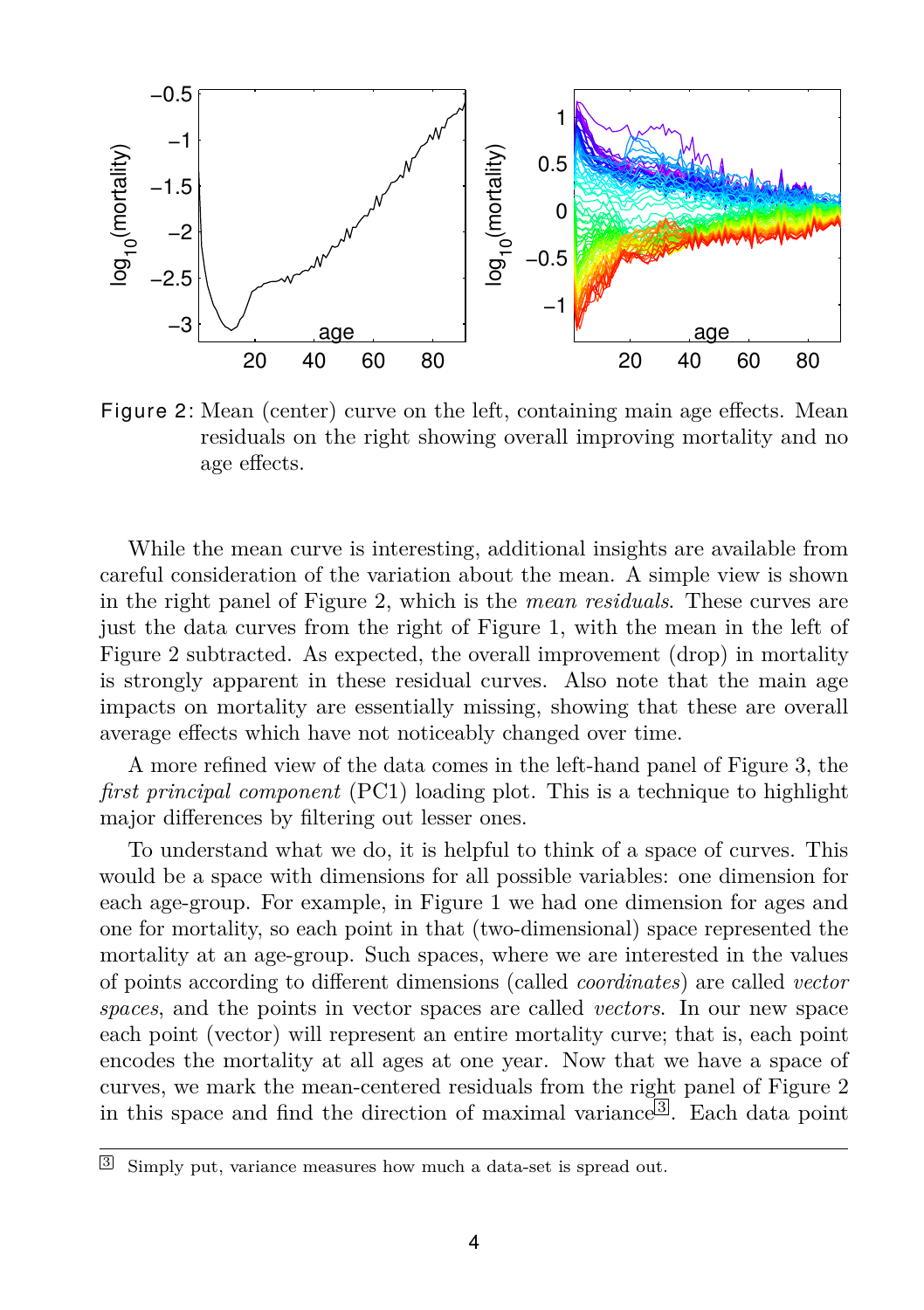

<span id="page-4-0"></span>Figure 3: PC1 Loadings plot on the left, showing overall improvement is dominant mode of variation. PC1 scores on the right show the dominant mode of variation.

(mean-residual curve) can be projected on this direction vector. This projection can be thought of as measuring where the shadow of each point falls on the line that marks the direction of maximal variation. The resulting curves, all of them represented as points lying on the same line, will be multiples of the common direction vector curve. This can be seen on the left panel of Figure [3,](#page-4-0) where the projected points (again as mortality curves) are multiples of the same shape (negative multiples are mirror images). In a sense, this procedure reveals the variation among the data points in the most varied aspect. Both the magnitudes of the projected curves (called *scores*) and the shapes of the curves give useful insights.

The common shape of the curves reflects the expected fact that overall health improvements benefit essentially the entire population. However, the amount of improvement is a decreasing function of age, because the positive effects of medical technology wane with age. Note also that the decade age blips that appear in the mean curve on the left in Figure [2](#page-3-0) are also important features here. This time they go upwards in the earlier years, showing the age rounding was stronger in earlier years. The blips go downwards later, but this is because the age effect disappeared later, and here we look at the difference with the mean.

A deeper look at the scores, can be found in the right panel of Figure  $3^{\lfloor 4 \rfloor}$  $3^{\lfloor 4 \rfloor}$  $3^{\lfloor 4 \rfloor}$ . These are the coefficients of the 1st PC projection. Each dot corresponds to a mortality curve, where the horizontal coordinate marks where it lies on the

<span id="page-4-1"></span><sup>4</sup> The dark plot at the background of the right panel (and in Figure [4\)](#page-5-0) represents *density estimation*. It shows the probability of a curve to have a certain score-value.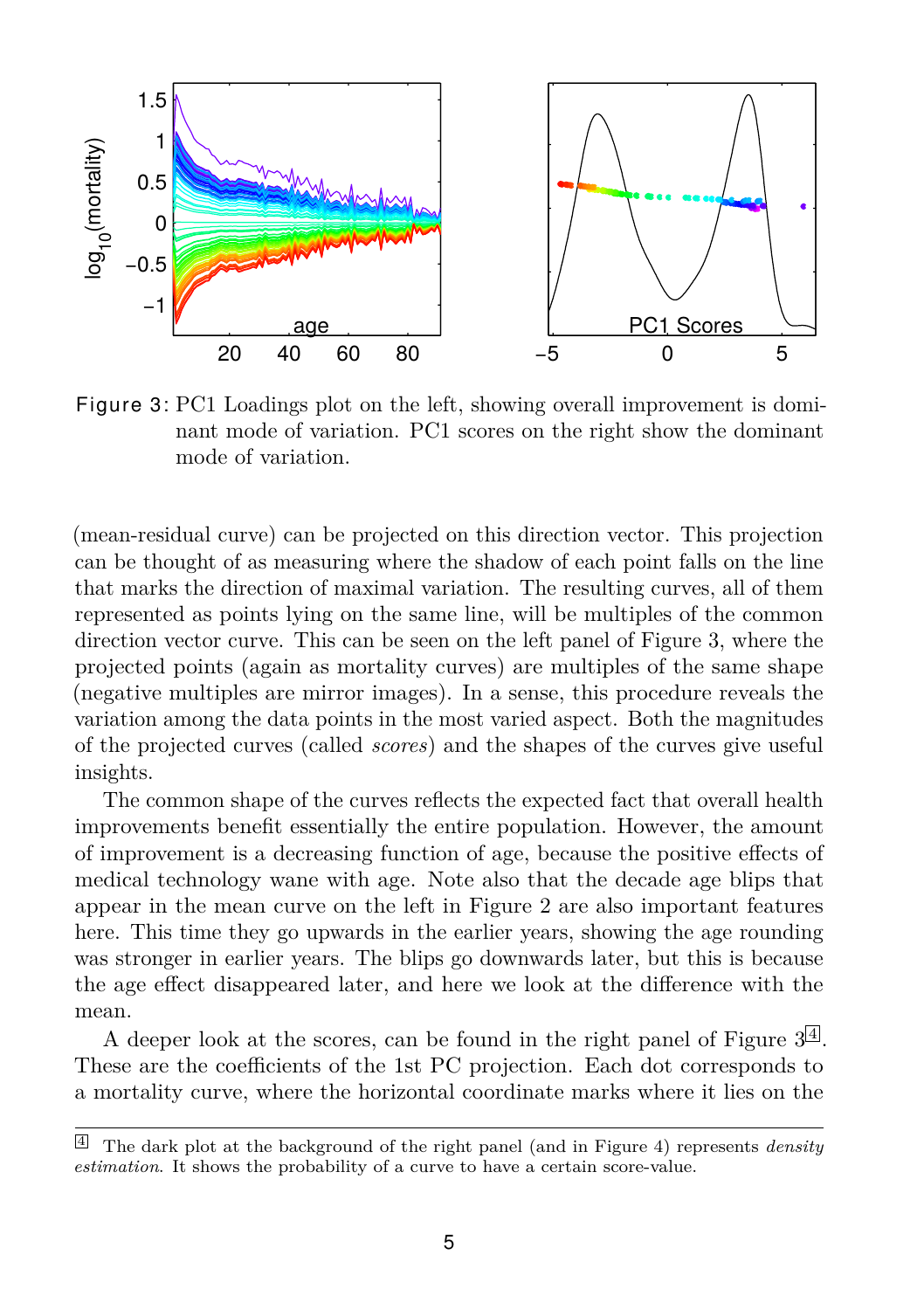maximal variance vector. Since we are dealing with the residual curves, the mean curve is the zero point. This means the farther the score-value of a dot is from zero, the farther the curve is from the mean – the more it contributed to the mean, positively or negatively. The colors of the dots correspond to each year, and they are arranged vertically in year order – the earlier years are lower and the later ones are higher. The bluish purple on the far right is 1918. It has the highest positive score, meaning it contributed most to the mean. That was the year of the perhaps most important epidemiological event in world history. Soldiers returning from World War I carried a horrible strain of flu that killed millions world wide. The large death toll in Spain that year is reflected by the position of this dot. The fact that this year is an outlier is apparent even in the raw data plot (see the same shade of magenta curve) in the right of Figure [1.](#page-1-0) After that, there were some overall improvements, until the next swing to the right. Some might guess that was World War II, but in fact Spain was not a combatant in that war. Actually, the light blue dots correspond to the late 1930s when there was a terrible civil war fought in Spain. After that there has been a steady shift to the left, especially as overall health conditions have improved over time.



<span id="page-5-0"></span>Figure 4: PC2 Loadings on the left.

Figure [4](#page-5-0) gives a deeper look at how mortality has changed over time. This time the focus is on the second principal component (PC2). The procedure is the same as in the PC1 case, only now we look at a direction of maximal variation which is perpendicular to the direction we found for the first principal component. In a sense, this procedure ignores the variation of the first direction in order to emphasize the next most prominent variation. The loadings plots are again all multiples of a single curve and are color-coded by year. Now the color pattern is less easy to interpret. However an important point for the pattern of curves is that this direction is about the difference between the group of 20–45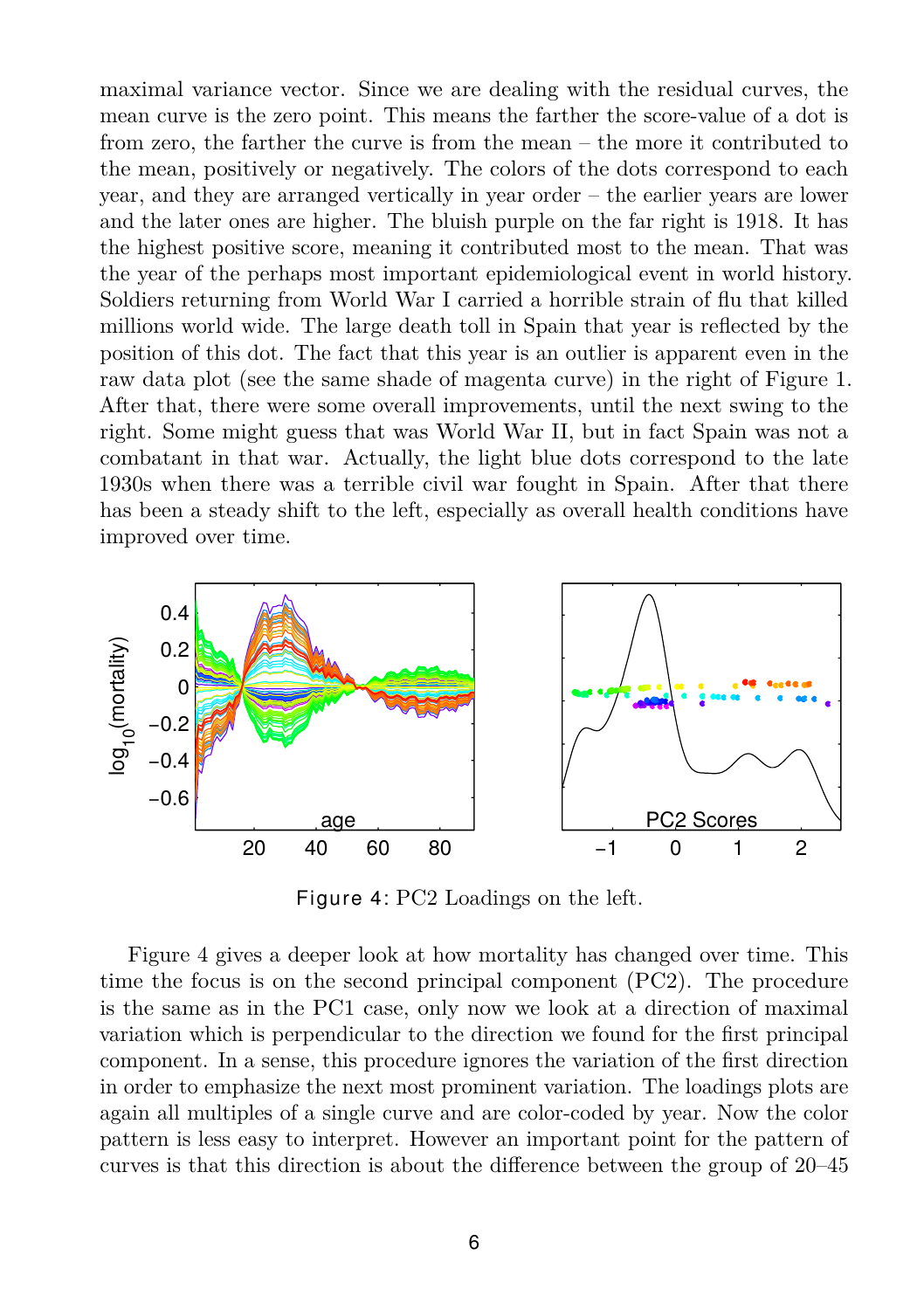year old males and the union of the young and old.

While it is not so clear from the color pattern on the left, some clear trends do emerge from the scores plot on the right (same format as Figure [3\)](#page-4-0). Again the year 1918 (bluish purple) and the Spanish Civil War (light blue) are very prominent, because the 20–45 year old males were dying at a relatively greater rate during these years. Then there was rapid improvement up to the mid 1950s (green), when things began to get worse (not overall, but for the 20–45 year old males). During this era, automobiles became commonly available, and the tendency for unsafe driving in this demographic led to steadily increasing death rate. That trend was fortunately reversed during the early 1990s (orange–red) with the advent of seat-belts and other car safety features, as well as much improved road design.

These examples show the power of principal component analysis for the decomposition of complex data sets of curves into more easily interpretable pieces. For much more on this type of analysis, often called *Functional Data Analysis*, see Ramsay and Silverman [\[2,](#page-6-2) [3\]](#page-6-3).

#### Image credits

All images created by the author for this publication.

#### **References**

- <span id="page-6-1"></span>[1] J. S. Marron and A. M. Alonso, *Overview of object oriented data analysis*, Biometrical Journal **56** (2014), 732–753.
- <span id="page-6-2"></span>[2] J. O. Ramsay and B. W. Silverman, *Applied functional data analysis: methods and case studies*, Springer Series in Statistics, Springer, New York, 2002.
- <span id="page-6-3"></span>[3] , *Functional data analysis*, Springer Series in Statistics, Springer, New York, 2005.
- <span id="page-6-0"></span>[4] H. Wang, J. S. Marron, et al., *Object oriented data analysis: Sets of trees*, The Annals of Statistics **35** (2007), no. 5, 1849–1873.